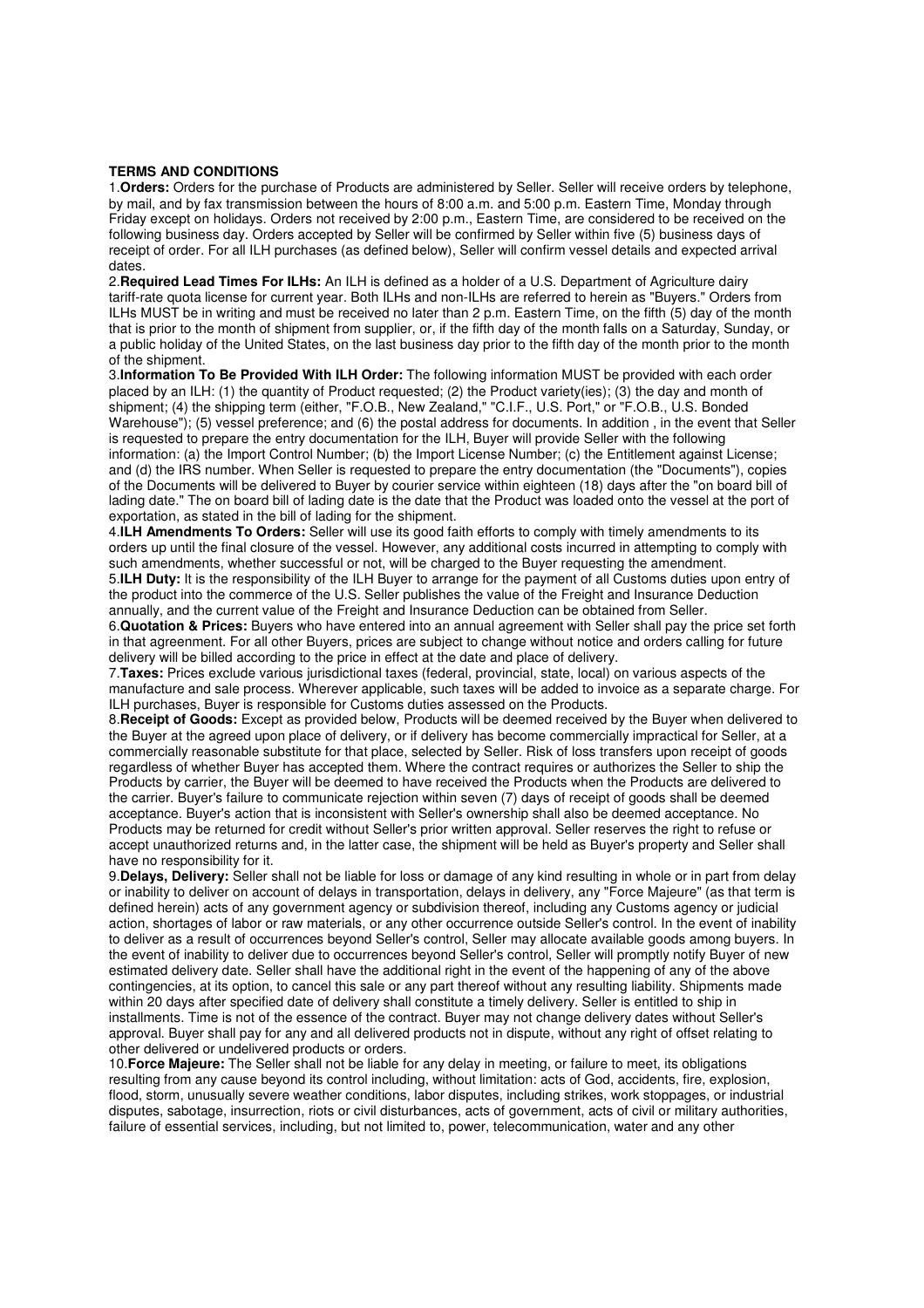infrastructure services ("Force Majeure"). The Seller shall, if practicable, give to the customer immediate notice of any such cause and shall resume performance of its obligations as soon as the cause ceases to affect the performance of its obligations.

11.**Compliance:** Seller will have the right to make substitutions and modifications in the specifications of Products, provided such substitutions or modifications do not materially affect form, fit or function of the Products. Orders will be considered complete upon shipment of a reasonable quantity over or under the amount specified in the order when it is impractical to produce the exact quantity ordered.

12.**Warranties:** Seller warrants that all Products shipped or delivered to Buyer, as of the date of such shipment or delivery, are not adulterated, or misbranded under the terms of the Federal Food, Drug and Cosmetic Act, as amended or under any other applicable law and that the Products conform to quantity, quality and description with the particulars stated in the applicable acknowledgment or purchase order. Seller's liability for defect of the Products will cease when the Products are incorporated in or mixed with any other Products, or used in any process. EXCEPT AS PROVIDED ABOVE, THERE ARE NO WARRANTIES OR GUARANTEES EXPRESSED OR IMPLIED ARISING FROM ANY NEGOTIATIONS, CORRESPONDENCE OR STATUTE CONCERNING QUALITY, DESCRIPTION, MERCHANTABILITY, FITNESS FOR PURPOSE, OR OTHERWISE, FOR THE PRODUCTS. Seller or it agents may from time to time provide recommendations, advice and statements with respect to the Products which are believed to be reliable. However, Seller does not guarantee its advice, recommendations or statements or the results obtained through the use of its Products, and expressly disclaims any liability for any damage to the Buyer from reliance on such advice, recommendations or statements. Such advice, recommendations or statements are relied upon at Buyer's own risk.

13.**Limitations of Remedies/Liability:** Seller assumes no responsibility for any effects, risks, or liabilities, which may result from the possession or use of its Products by the Buyer. Should any of Seller's Products prove defective due to faults in manufacture, or fail to meet the written specifications provided by Seller, the Buyer shall immediately notify Seller with all particulars in support of its claim, and Seller will either (1) replace goods upon return of defective or unsatisfactory material or (2) give the Buyer credit for defective or unsatisfactory material. THE REMEDIES PROVIDED HEREIN ARE BUYER'S SOLE AND EXCLUSIVE REMEDIES. IN NO EVENT WILL SELLER BE LIABLE FOR DIRECT, INDIRECT, SPECIAL, INCIDENTAL OR CONSEQUENTIAL DAMAGES (INCLUDING LOST PROFITS), OR EXEMPLARY OR PUNITIVE DAMAGES, WHETHER BASED ON CONTRACT, OR ANY OTHER LEGAL THEORY, EVEN IF SELLER HAS BEEN ADVISED OF THE POSSIBILITY OF SUCH DAMAGES. IN NO EVENT WILL THE AGGREGATE LIABILITY THAT SELLER OR ITS REPRESENTATIVES MAY INCUR IN ANY ACTION OR PROCEEDING EXCEED THE TOTAL AMOUNT ACTUALLY PAID BY BUYER, AS APPLICABLE, FOR THE PRODUCTS THAT DIRECTLY CAUSED THE DAMAGE.

14.**Claims:** Claims for defective products, shortages, delays, or failures in shipment or delivery, or for any other cause, shall be deemed waived and released by the Buyer, unless received by Seller in writing within seven (7) business days after delivery of the Products.

15.**Right to Possession/Additional Remedies:** Seller shall have the right, in addition to all others it may possess at any time, for credit reasons, as determined in Seller's sole discretion, or because of Buyer's default or defaults, to refuse orders, suspend credit, accelerate payment due dates, retain possession of Products in Seller's possession, cancel unfilled orders, withhold shipments, in whole or in part, recall goods in transit, retake same, and repossess all goods which may be stored with Seller for the Buyer's account, without the necessity of taking any other proceedings, and Buyer consents that all the merchandise so recalled, retaken, or repossessed shall become the absolute property of Seller provided that the Buyer is given full credit therefore. If payment of Seller's invoice(s) for shipments in part or in whole is not made promptly as provided in this contract, Seller will have the right to withhold further shipments and/or stop production and, at Seller's option, to require full or partial payment for the Product. The foregoing shall not be construed as limiting in any manner, any of the rights or remedies available to Seller by law because of any default of the Buyer. The foregoing rights of Seller are in addition to, and distinct from, the remedies available to Seller to reclaim goods based on the insolvency or a misrepresentation of solvency on the part of Buyer. Seller will be entitled to all incidental damages including but not limited to all commercially reasonable charges incurred (1) in stopping delivery under the conditions of this provision or the Uniform Commercial Code, (2) storing the Products after a breach by the Buyer, and (3) in connection with the return or resales of the Products, as well as any other damages resulting from Buyer's breach. Where the Products are to be supplied or payment thereof is to be made in installments, the failure of Buyer to pay any installment in due time will entitle Seller, at Seller's option, to treat such failure as a repudiation of the whole contract by Buyer and to recover damages for such breach of contract. If, at Buyer's request, or for any other reason for which Buyer is responsible, production or shipment is delayed, Seller will have the right to immediately invoice Buyer for work done, products produced and costs and expenses incurred up to the time of the delay. Should Buyer release the hold or remove the cause for delay and Seller agrees to reinstate the order, the new schedule of delivery will be set by Seller in accordance with the requirements of Seller's then existing factory schedule. If at any time prior to the date of initial production and/or shipment or at any subsequent time, there is filed by or against Buyer in any court, a petition for bankruptcy or insolvency, or for reorganization, or for the appointment of receiver or trustee of all or portion of Buyer's property, or if the Buyer makes an assignment for the benefit of creditors, this contract will,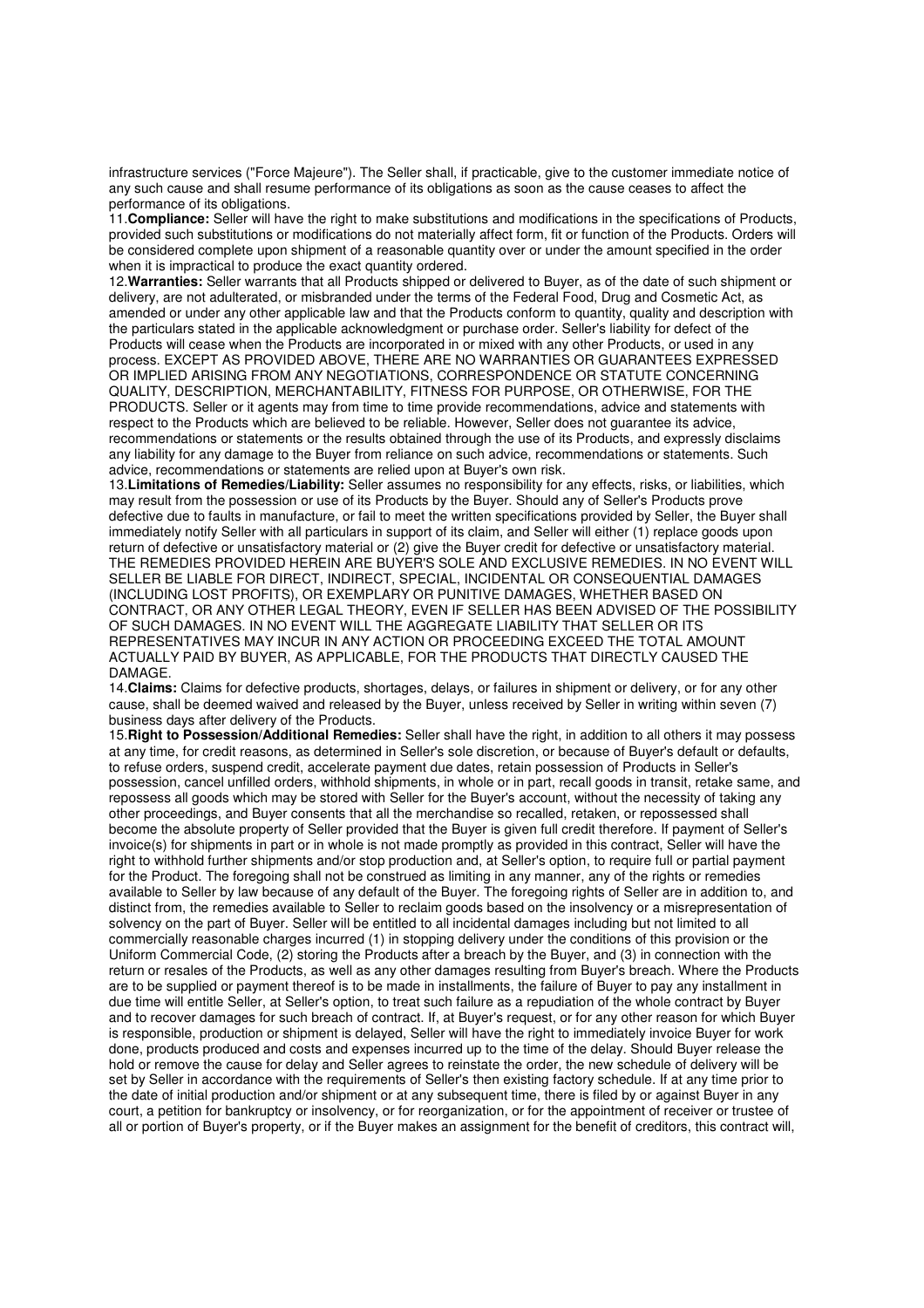at the sole option of Seller, be subject to cancellation. If Seller elects to reinstate the order, such order will be subject to these Terms and Conditions of Trade and the schedule and rate of delivery will be set by Seller in accordance with the requirements of Seller in its sole discretion. If any suit is brought to collect any amounts owed by Buyer. Seller will be entitled to recover its costs and attorney's fees incurred in connection with collecting such amounts owed. All of the foregoing remedies are in addition to any that may be available under applicable law and are cumulative and not alternative.

16.**Payment Terms/Credit/Collections:** The amount of credit or terms of payment may be changed or credit withdrawn by Seller at any time. If goods are delivered in installments, Buyer will pay for each installment in accordance with the terms of payment of this contract. Payment will be made for the Products without regard to whether Buyer may make any inspection of the goods. If shipments are delayed by Buyer, payments are due from the date when Seller is prepared to make shipments. Invoices for all shipments are payable in United States funds. Payments will be made without any deduction or offset by reason of any alleged counterclaim or otherwise. Interest will be charged on all payments not made in accordance with the terms on the face sheet of the sales contract. The rate of such interest shall be the lesser of 1.5% per month (18% per annum) or the maximum rate permitted by applicable law. Interest will be charged from the payment due date through the date payment is received, including the time before and after any judgment entered thereon. BUYER HEREBY GRANTS, AND SELLER RESERVES, A PURCHASE MONEY SECURITY INTEREST IN EACH PRODUCT PURCHASED PURSUANT TO THIS CONTRACT, AND IN ANY PROCEEDS THEREOF, FOR THE AMOUNT OF THE PURCHASE PRICE. Upon request by Seller. Buyer will sign any necessary documents required to perfect such security interest. In addition to any lien to which it may be entitled by law, Seller will be entitled to a general lien on all Products of Buyer in Seller's possession (although such Products or some of them may have been paid for) for all sums, whether liquidated or quantified or not, due from Buyer to Seller. Seller will not be liable for loss or damage to Buyer's property in Seller's possession either as a result of the exercise by Seller of its lien or otherwise. Without limiting the generality of the foregoing, Buyer's failure to pay any invoice at its maturity date will make all subsequent invoices immediately due and payable irrespective of the due date set forth in such invoices. Upon such failure, Seller may thereafter require that Buyer make payment before shipment is made from Seller or at such other time as Seller may specify, or Seller at its option may cancel the unfilled portion of any or all orders and withdraw all unaccepted quotations. Seller's last written invoice, change order or statement of account will constitute presumptive evidence of all goods accepted by Buyer and all amounts due and owing from Buyer unless disputed by Buyer in writing within ten (10) business days of Seller's mailing or transmittal to Buyer of such invoice, change order or statement of account. If Buyer fails to pay any amounts due, Buyer agrees to pay all cost and expenses of collection and/or repossession including all attorney's fees incurred up to the maximum permitted by applicable state law.

17.**Severability:** If any provision of this contract is held to be unconscionable, invalid, illegal or unenforceable, by any court of competent jurisdiction, the provision shall be deleted from this contract. The balance of this contract shall be binding on the parties as though the clause deleted had never been a part of this contract.

18.**Governing Law/Attorney's Fees:** This agreement will be deemed to have been made under, and will, in all respects, be interpreted, enforced and governed by and under the laws of the State of Illinois, without giving effect to its conflicts of law principles. If any litigation is commenced between the parties hereto or their personal representatives concerning any party or parties, the party prevailing in that litigation shall be entitled, in addition to any other relief that may be granted, to a reasonable sum for its attorney's fees. The amount of the attorney's fees awarded shall be determined by the arbitrator or court in such litigation or in a separate action brought for that purpose.

19.**Limitation of Actions:** Any action arising in whole or in part from these terms and conditions or from the Fonterra (USA) Inc. Pricing Policy incorporated herein by reference, must be commenced within one year after the cause of action accrues. For purposes of this agreement, a cause of action accrues when the breach occurs, regardless of the non- breaching party's lack of knowledge of the breach.

20.**Controlling Provisions and Integration Clause:** All orders for Seller's Products placed by the Buyer will be subject to these Terms and Conditions of Trade which will become effective upon the execution of Seller's acknowledgment form by Seller's authorized representative. SELLER OBJECTS TO, AND IS NOT BOUND BY, ANY TERMS OR CONDITIONS ON BUYER'S PURCHASE ORDERS THAT ATTEMPT TO IMPOSE UPON SELLER ANY TERMS OR CONDITIONS AT VARIANCE WITH SELLER'S TERMS AND CONDITIONS AS SET FORTH HEREIN. ACCEPTANCE BY BUYER IS LIMITED TO SELLER'S TERMS AND CONDITIONS OF TRADE. THESE TERMS AND CONDITIONS OF TRADE ARE DEEMED TO BE A COUNTER OFFER AND ANY CONTRACT FORMATION BETWEEN SELLER AND BUYER IS HEREBY EXPRESSLY CONDITIONED UPON BUYER'S ASSENT TO ALL OF THE TERMS AND CONDITIONS CONTAINED IN THESE TERMS AND CONDITIONS OF TRADE. ACCEPTANCE BY BUYER OF ANY PART OF THE PRODUCTS THAT ARE SUBJECT TO THESE TERMS AND CONDITIONS ALSO CONSTITUTES ASSENT TO APPLICATION OF THESE TERMS AND CONDITIONS OF TRADE WITH RESPECT TO ANY OTHER PRODUCTS ORDERED BY BUYER IN THE PAST OR FUTURE. The terms of this contract are intended by the parties as a final expression of their agreement with respect to such terms and also as a complete and exclusive statement of such terms. 21.**Alteration of Terms & Conditions:** No waiver, alteration, or modification of the foregoing terms and conditions